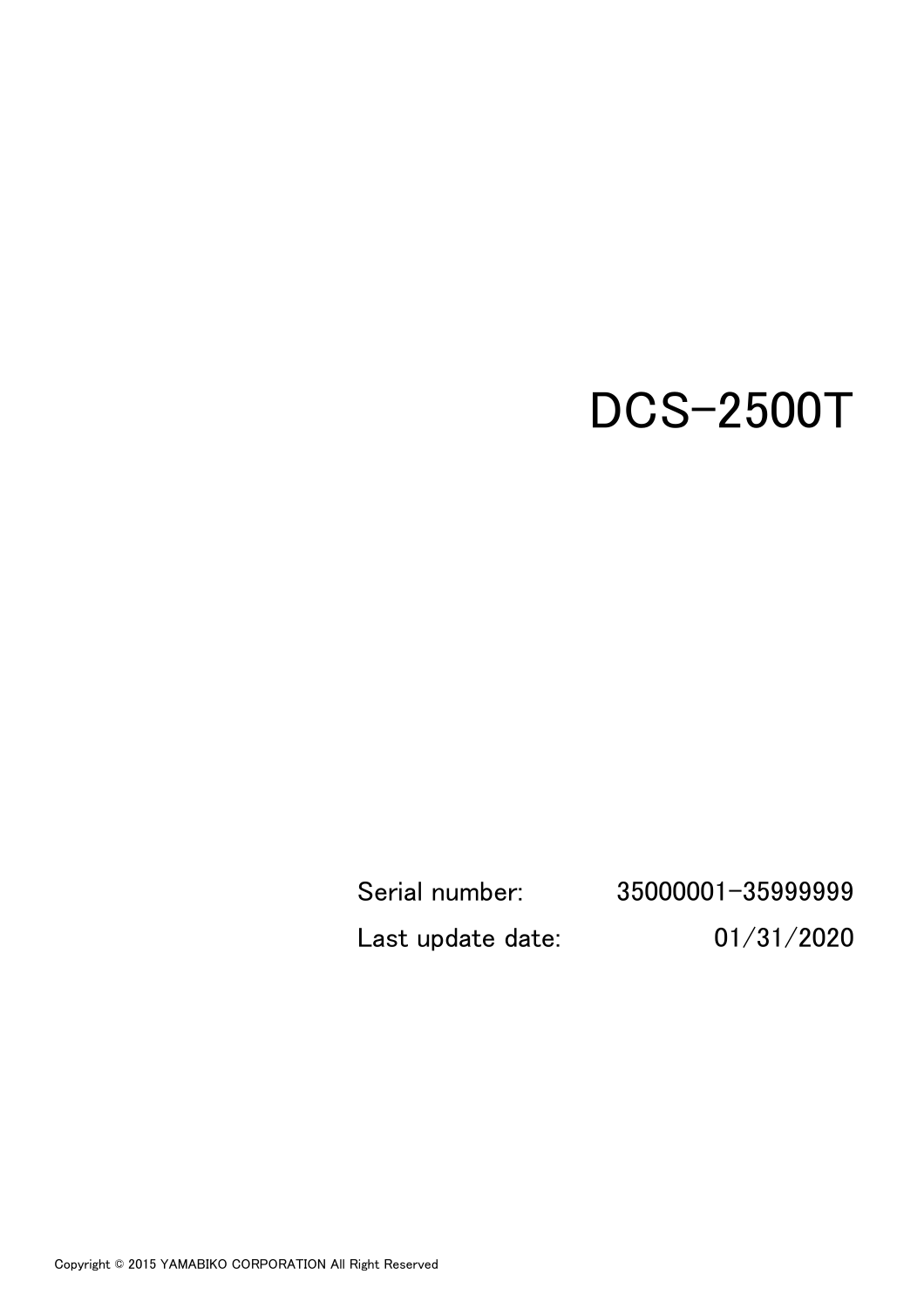#### $-$  A1  $-$

# TABLE OF CONTENTS

| MOTOR |  |
|-------|--|
|       |  |
|       |  |
| OILER |  |
|       |  |
|       |  |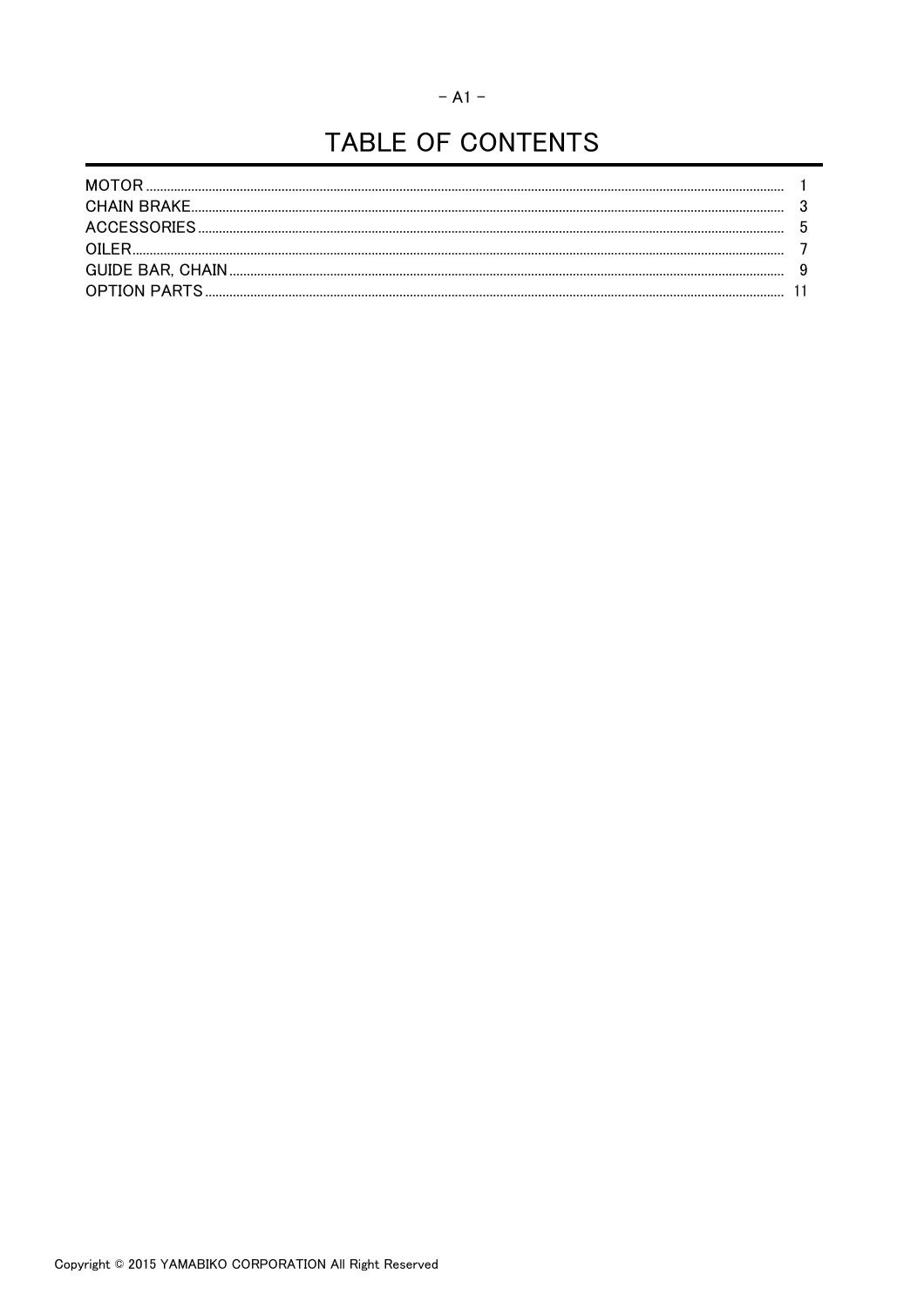<span id="page-2-0"></span>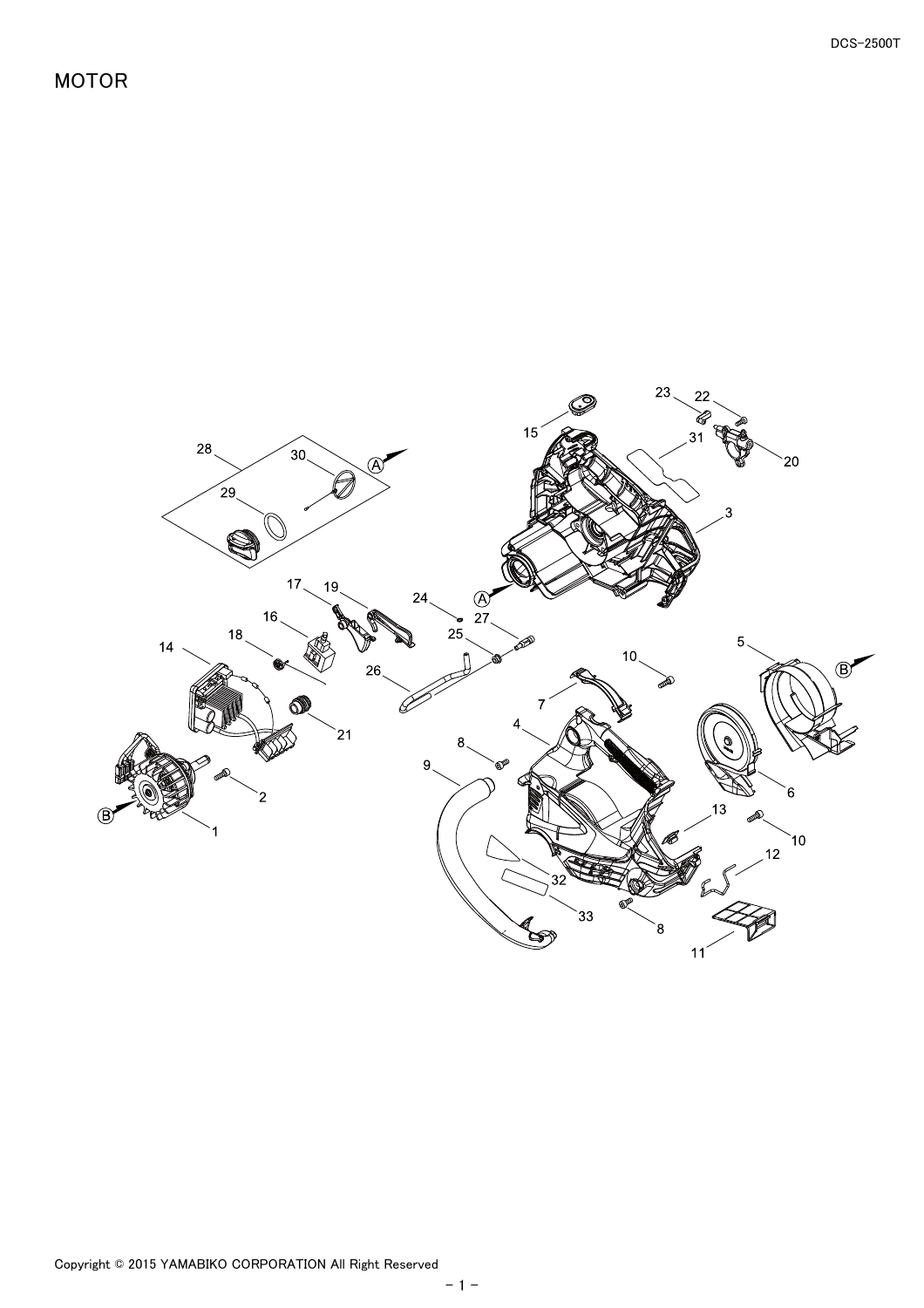## <span id="page-3-0"></span>MOTOR

| Key<br>No.     | <b>LV</b><br>$(+)$ | Part No         | Description               | Standard<br>Qty |                    |
|----------------|--------------------|-----------------|---------------------------|-----------------|--------------------|
| $\mathbf{1}$   |                    | A054-000300     | MOTOR, ASM                | 1               |                    |
| $\overline{2}$ |                    | V805-000250     | BOLT, TORX 5              | 3 <sup>1</sup>  | TB-5*16 12.9       |
| 3              |                    | P100-009520     | <b>COVER, MOTOR ASY</b>   |                 |                    |
| 4              |                    | A539-000480     | COVER, MOTOR              | 1               | F-SIDE             |
| 5              |                    | E103-001660     | CASE, FAN                 | 1               | LARGE              |
| 6              |                    | E103-001670     | CASE, FAN                 | 1               |                    |
| $\overline{7}$ |                    | A539-000460     | COVER, MOTOR              | $\mathbf{1}$    | <b>SMALL</b>       |
| 8              |                    | V804-000160     | BOLT, TORX 4              | 6               | TT-P 9/1 4*12      |
| 9              |                    | C400-001740     | HANDLE, FRONT             | $\mathbf{1}$    | GAI                |
| 10             |                    | V805-000000     | BOLT, TORX 5              | $\overline{2}$  | TT-5*16 DG<br>10.9 |
| 11             |                    | A226-002360     | ELEMENT, AIR FILTER       | 1               | PA6-MESH #30       |
| 12             |                    | C646-000160     | RING, HARNESS             | 1               | 2.3                |
| 13             |                    | C626-000100     | <b>FIXTURE, HARNESS</b>   | 1               |                    |
| 14             |                    | A047-000420     | <b>BOARD, ASM CONTROL</b> | 1               |                    |
| 15             |                    | A047-000430     | <b>BOARD, ASM CONTROL</b> | 1               |                    |
| 16             |                    | G334-001830     | <b>SWITCH</b>             | 1               | G33407S0080        |
| 17             |                    | J361-000790     | <b>LEVER</b>              | 1               |                    |
| 18             |                    | V452-001650     | SPRING, TORSION           | 1               |                    |
| 19             |                    | C490-000010     | LOCKOUT                   | 1               |                    |
| 20             |                    | C022-000211     | AUTO-OILER ASSEMBLY       | 1               | $OP-27C(B)$        |
| 21             |                    | V652-000290     | <b>GEAR, WORM</b>         | 1               |                    |
| 22             |                    | V804-000160     | BOLT, TORX 4              | 1               | TT-P 好仆 4*12       |
| 23             |                    | V470-002400     | <b>PIPE</b>               | 1               |                    |
| 24             |                    | V490-001230     | <b>CLIP</b>               | 1               |                    |
| 25             |                    | 132115-01462    | <b>GROMMET</b>            | 1               |                    |
| 26             |                    | $V471 - 003311$ | <b>PIPE</b>               | 1               | 3*6*200            |
| 27             |                    | P021-050140     | STRAINER, OIL ASY         | 1               |                    |
| 28             |                    | P100-004610     | CAP, OIL ASY              | 1               |                    |
| 29             | $^+$               | 900720-20029    | O-RING                    | 1               | $P - 29$           |
| 30             | $\pm$              | A365-000050     | CONNECTOR, CAP            | 1               |                    |
| 31             |                    | X505-011050     | LABEL, CAUTION            | 1               | <b>SYMBOL</b>      |
| 32             |                    | X543-005720     | LABEL, MODEL              | 1               | <b>DCS-2500T</b>   |
| 33             |                    | X502-000390     | LABEL, ECHO               | 1               | ECHO 72.5*15       |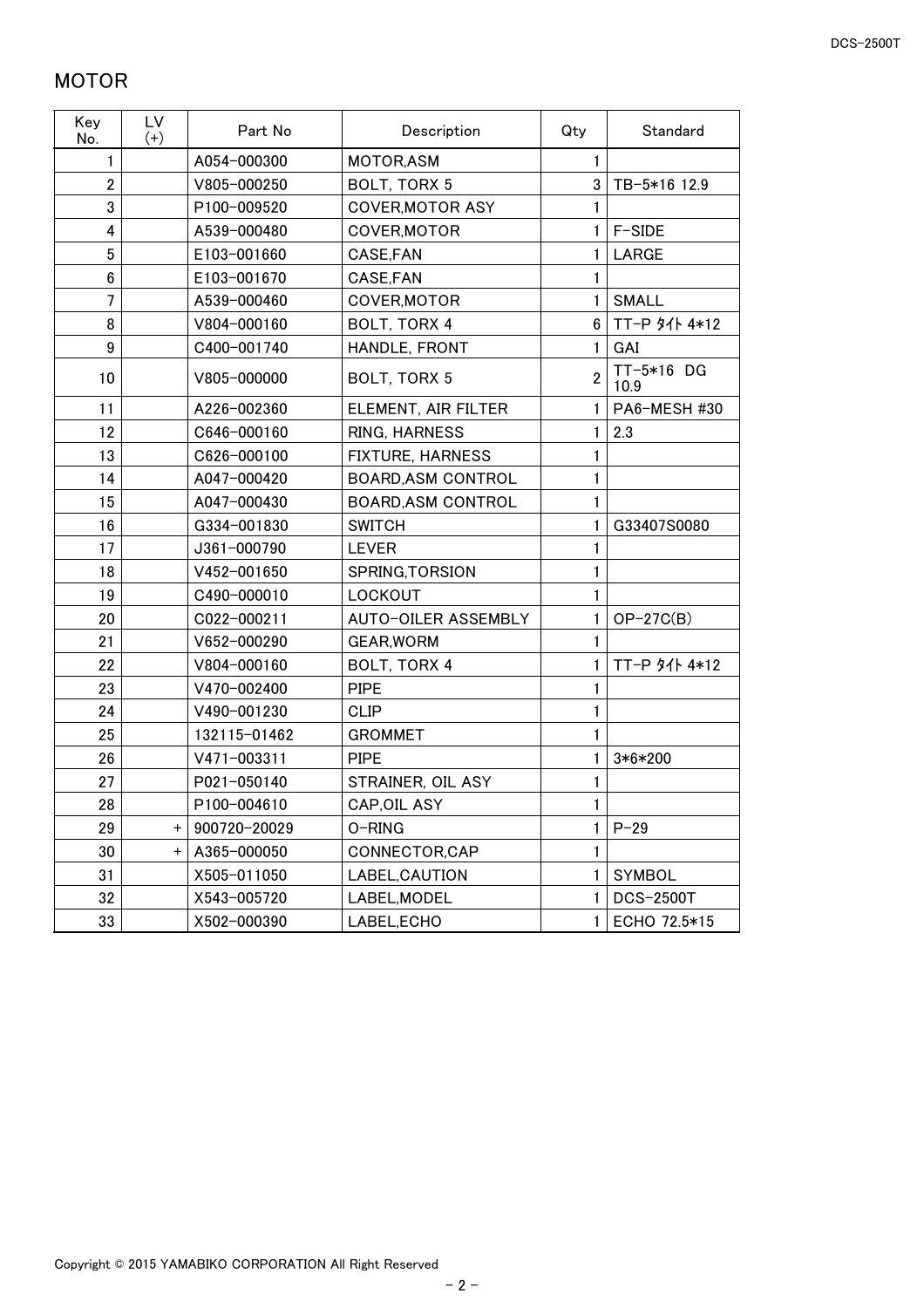#### <span id="page-4-0"></span>CHAIN BRAKE

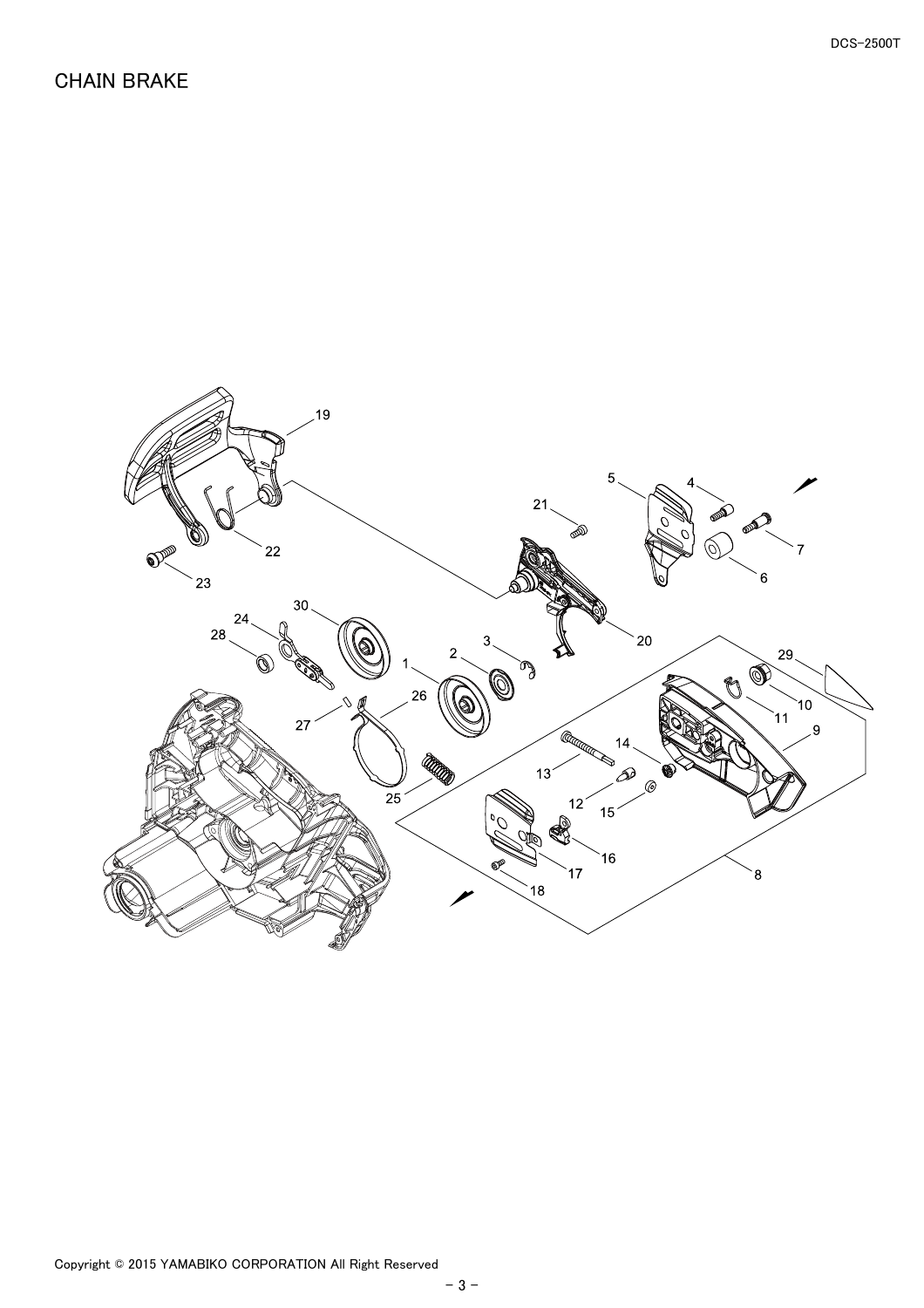#### <span id="page-5-0"></span>CHAIN BRAKE

| Key<br>No.     | LV<br>$(+)$ | Part No     | Description                     | Qty                 | Standard         |
|----------------|-------------|-------------|---------------------------------|---------------------|------------------|
| 1              |             | A556-001920 | DRUM, CLUTCH                    | 3/8<br>$\mathbf{1}$ |                  |
| $\overline{2}$ |             | V307-000620 | <b>WASHER, CIRCULAR 10</b>      | 1                   | 10*28.5*3.5(0.8) |
| 3              |             | V583-000440 | <b>RING</b>                     | 1                   | 8.1 T1.2         |
| 4              |             | V203-002280 | BOLT,5                          | 1                   |                  |
| 5              |             | C305-000511 | PLATE, SPROCKET<br><b>GUARD</b> | 1                   | T <sub>0.3</sub> |
| 6              |             | C310-000140 | CATCHER, CHAIN                  | 1                   |                  |
| $\overline{7}$ |             | V203-002260 | BOLT,5                          | 1                   |                  |
| 8              |             | P100-009530 | <b>GUARD, SPROCKET ASY</b>      | 1                   |                  |
| 9              | $\ddot{}$   | C300-001220 | <b>GUARD, SPROCKET</b>          | 1                   |                  |
| 10             | $\ddot{}$   | V265-000550 | NUT,8                           | 1                   |                  |
| 11             | $\ddot{}$   | C649-000420 | <b>HOOK</b>                     | 1                   |                  |
| 12             | $\ddot{}$   | C309-000110 | <b>TENSIONER, CHAIN</b>         | 1                   |                  |
| 13             | $\ddot{}$   | V203-000041 | BOLT <sub>,5</sub>              | 1                   |                  |
| 14             | $\ddot{}$   | V651-001060 | GEAR, BEVEL                     | 1                   |                  |
| 15             | $+$         | V651-000011 | <b>GEAR, BEVEL</b>              | 1                   |                  |
| 16             | $\ddot{}$   | V355-000840 | COLLAR,8                        | 1                   |                  |
| 17             | $+$         | C305-000521 | PLATE, SPROCKET<br><b>GUARD</b> | 1                   | T <sub>0.3</sub> |
| 18             | $+$         | V804-000160 | BOLT, TORX 4                    | 1                   | TT-P 91 4*12     |
| 19             |             | C320-000610 | LEVER, BRAKE                    | 1                   |                  |
| 20             |             | C345-000730 | COVER, BRAKE                    | 1                   |                  |
| 21             |             | V804-000160 | BOLT, TORX 4                    | 3                   | TT-P 9仆 4*12     |
| 22             |             | V452-001940 | SPRING, TORSION                 | 1                   | 1.6              |
| 23             |             | V203-002270 | BOLT <sub>.5</sub>              | 1                   |                  |
| 24             |             | C334-000340 | <b>CONNECTOR, BRAKE</b>         | 1                   |                  |
| 25             |             | V450-002400 | SPRING, COMPRESSION             | 1                   | $\Phi$ 2.5       |
| 26             |             | C328-000360 | <b>BAND, BRAKE</b>              | 1                   |                  |
| 27             |             | 93050-30080 | <b>ROLLER</b>                   | 1                   | $3*8$            |
| 28             |             | V355-000860 | COLLAR,8                        | 1                   |                  |
| 29             |             | X502-001230 | LABEL, ECHO                     | 1                   |                  |
| 30             |             | A556-001910 | DRUM, CLUTCH                    | $\mathbf{1}$        | 1/4              |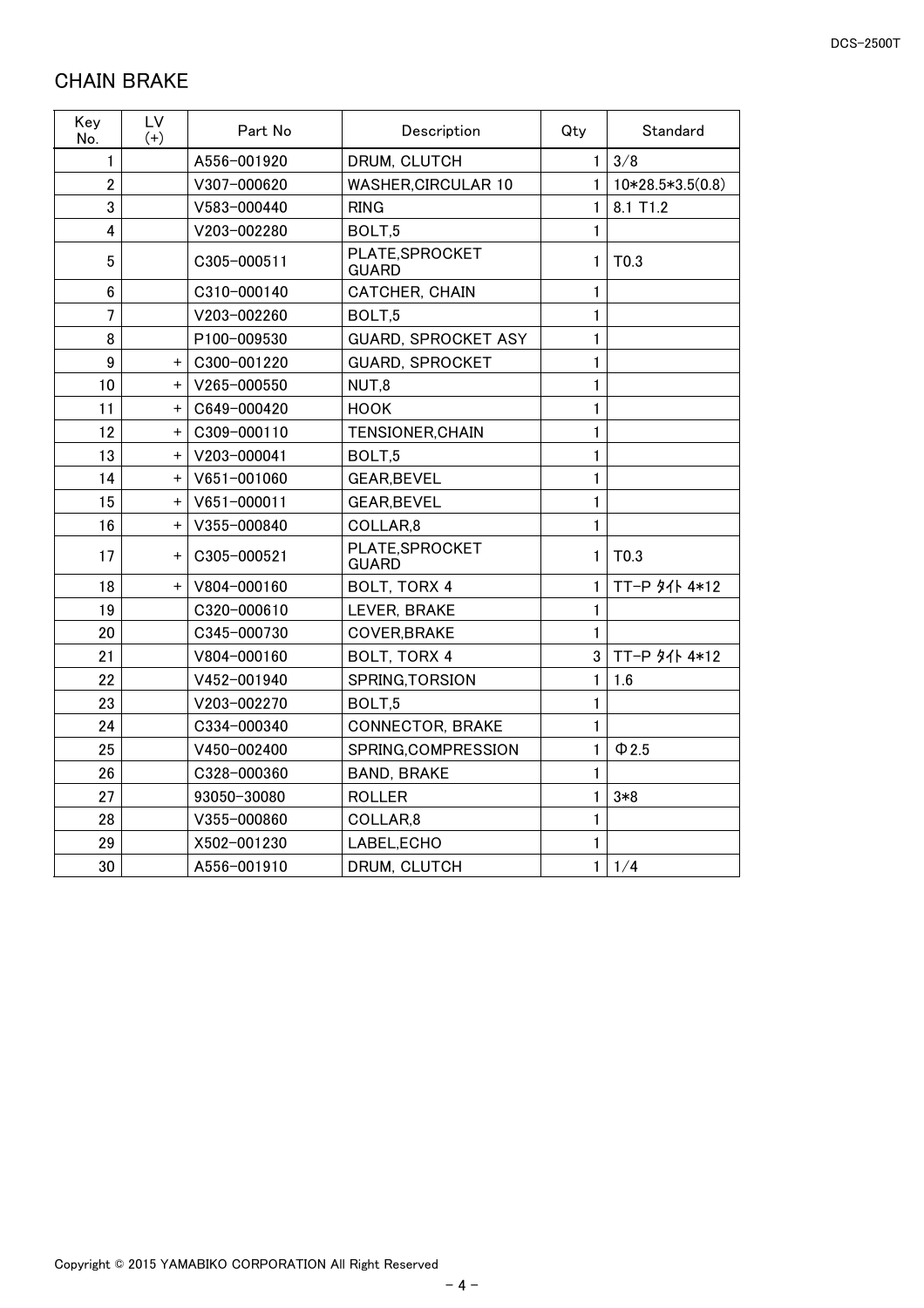#### <span id="page-6-0"></span>ACCESSORIES



\* Batteries and charger are handle as accessories instead of spare parts.<br>Please place an order of batteries and charger at the same time as unit order.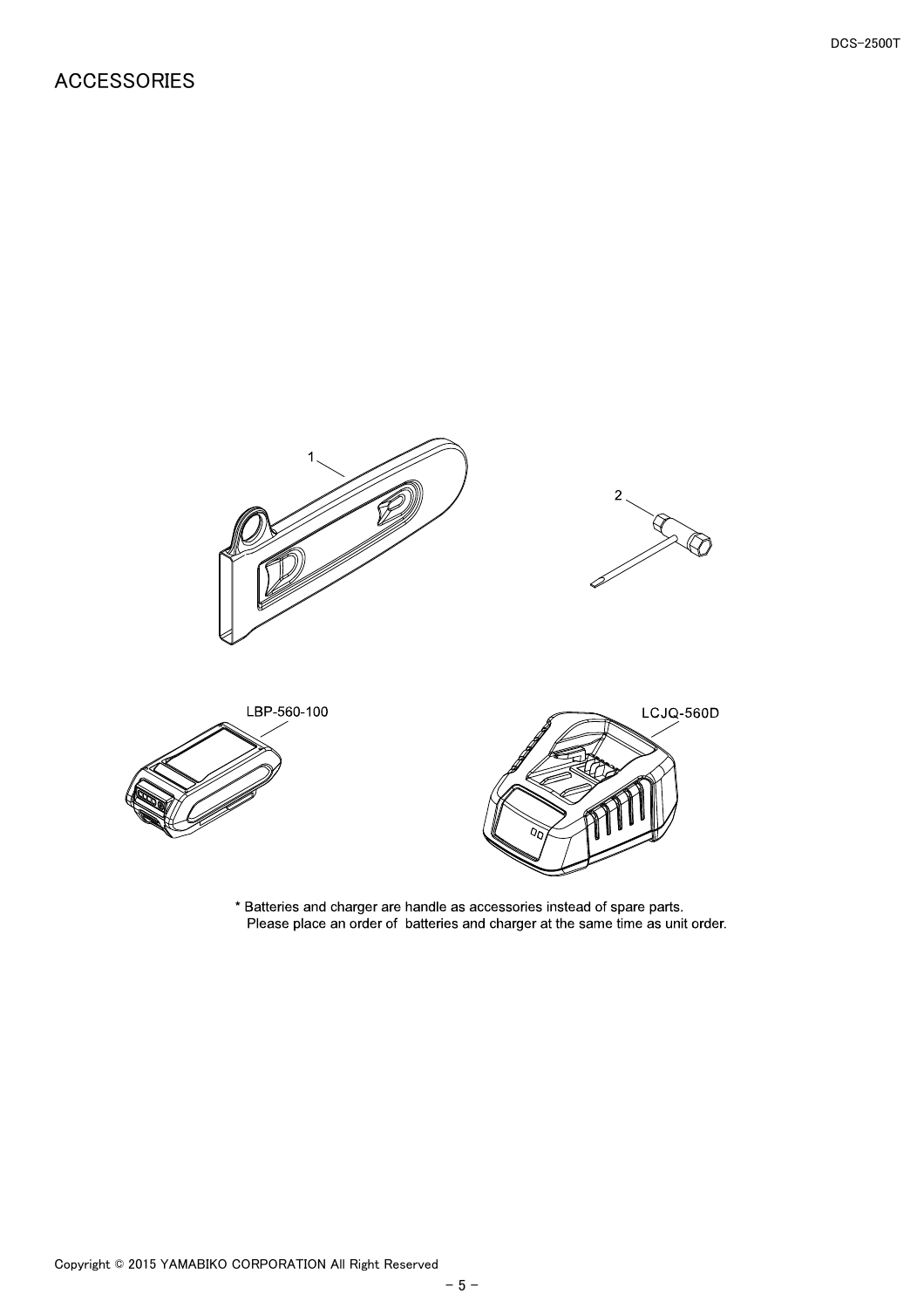## <span id="page-7-0"></span>ACCESSORIES

| Kev<br>No. | ╌<br>$+$ | Part No     | Description         | Qtv | Standard   |
|------------|----------|-------------|---------------------|-----|------------|
|            |          | X490-000990 | SCABBARD.CHAIN      |     |            |
| n          |          | X602-000080 | <b>TOOL, WRENCH</b> |     | 13*19 L180 |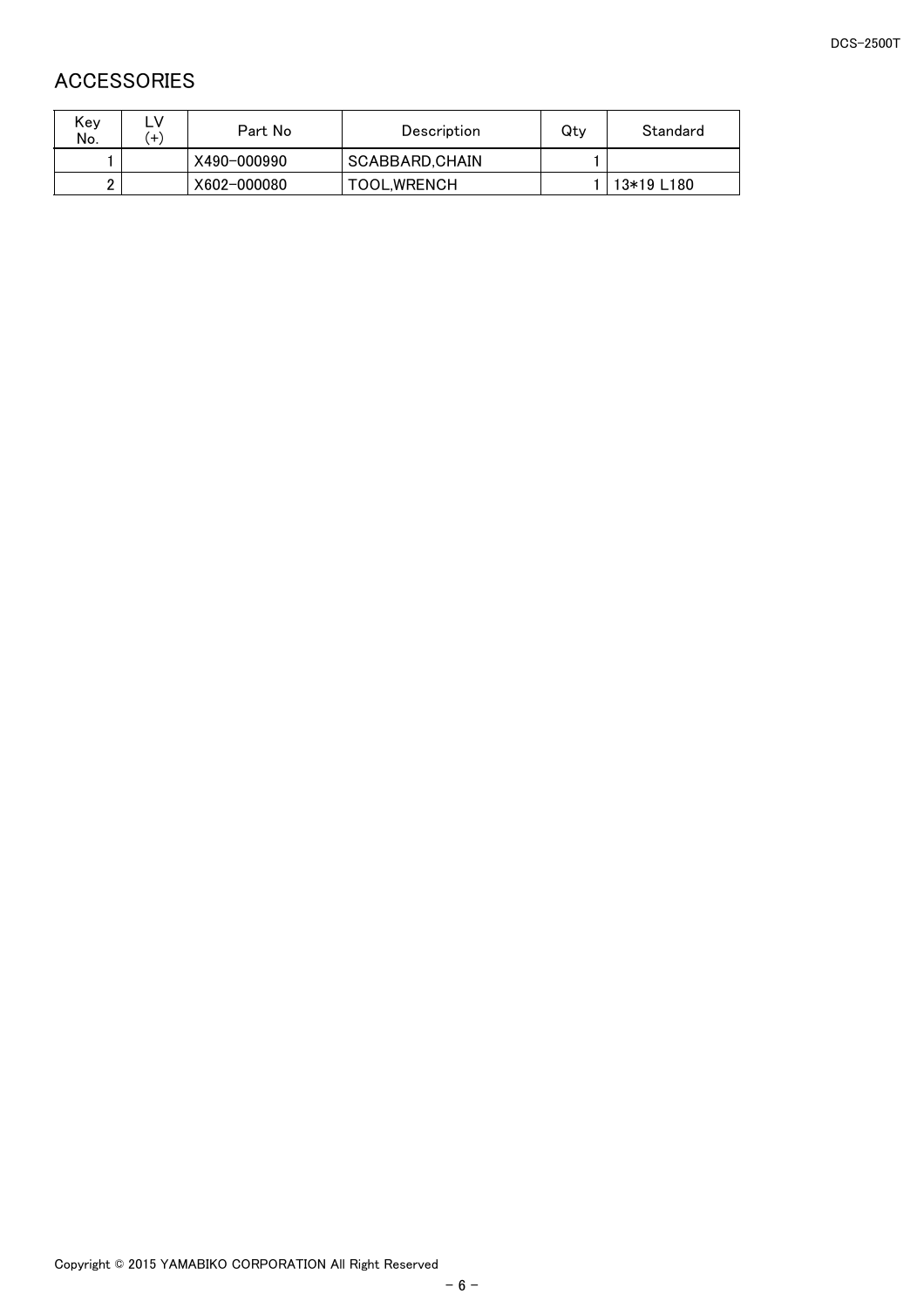<span id="page-8-0"></span>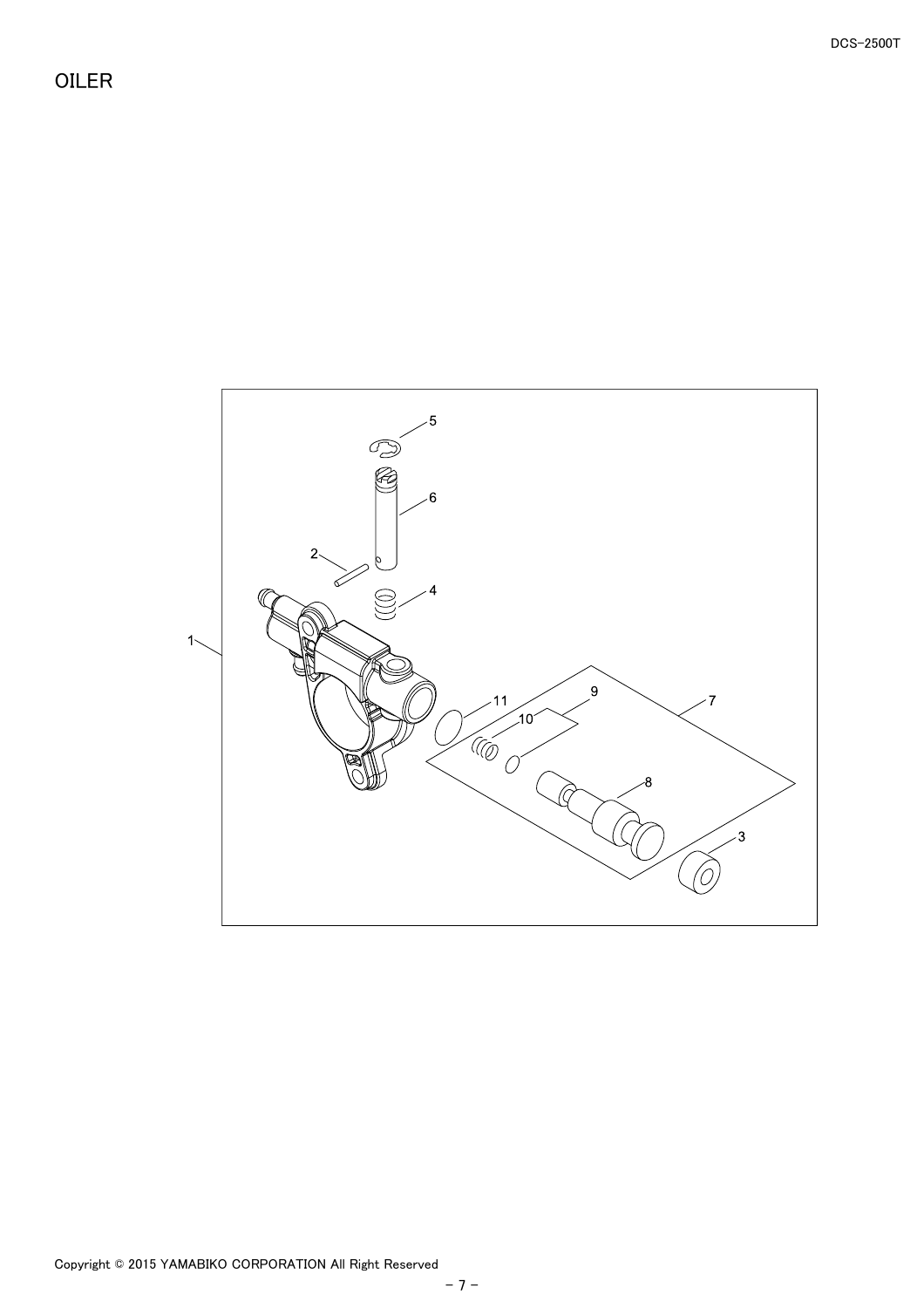## <span id="page-9-0"></span>OILER

| Kev<br>No.     | LV<br>$^{(+)}$ | Part No      | Description              | Qty | Standard    |
|----------------|----------------|--------------|--------------------------|-----|-------------|
|                |                | C022-000211  | AUTO-OILER ASSEMBLY      |     | $OP-27C(B)$ |
| $\overline{2}$ | $\ddot{}$      | P003-002180  | PIN, SPRING              |     |             |
| 3              | $+$            | 437062-38330 | CAP, OIL PUMP            |     |             |
| 4              | $\ddot{}$      | 437015-37330 | <b>SPRING</b>            |     |             |
| 5              | $+$            | 123127-15030 | <b>RING</b>              |     |             |
| 6              | $+$            | P003-005430  | NEEDLE-ADJ               |     |             |
| 7              | $\ddot{}$      | P200-000390  | PLUNGER SHAFT KIT        |     |             |
| 8              | $^{++}$        | P003-005990  | <b>SHAFT ASY-PLUNGER</b> |     |             |
| 9              | $^{++}$        | P200-000490  | SPRING WASHER KIT        |     |             |
| 10             | $^{+++}$       | P003-006000  | <b>SPRING</b>            |     |             |
| 11             | $\ddot{}$      | P003-005420  | <b>WASHER</b>            |     |             |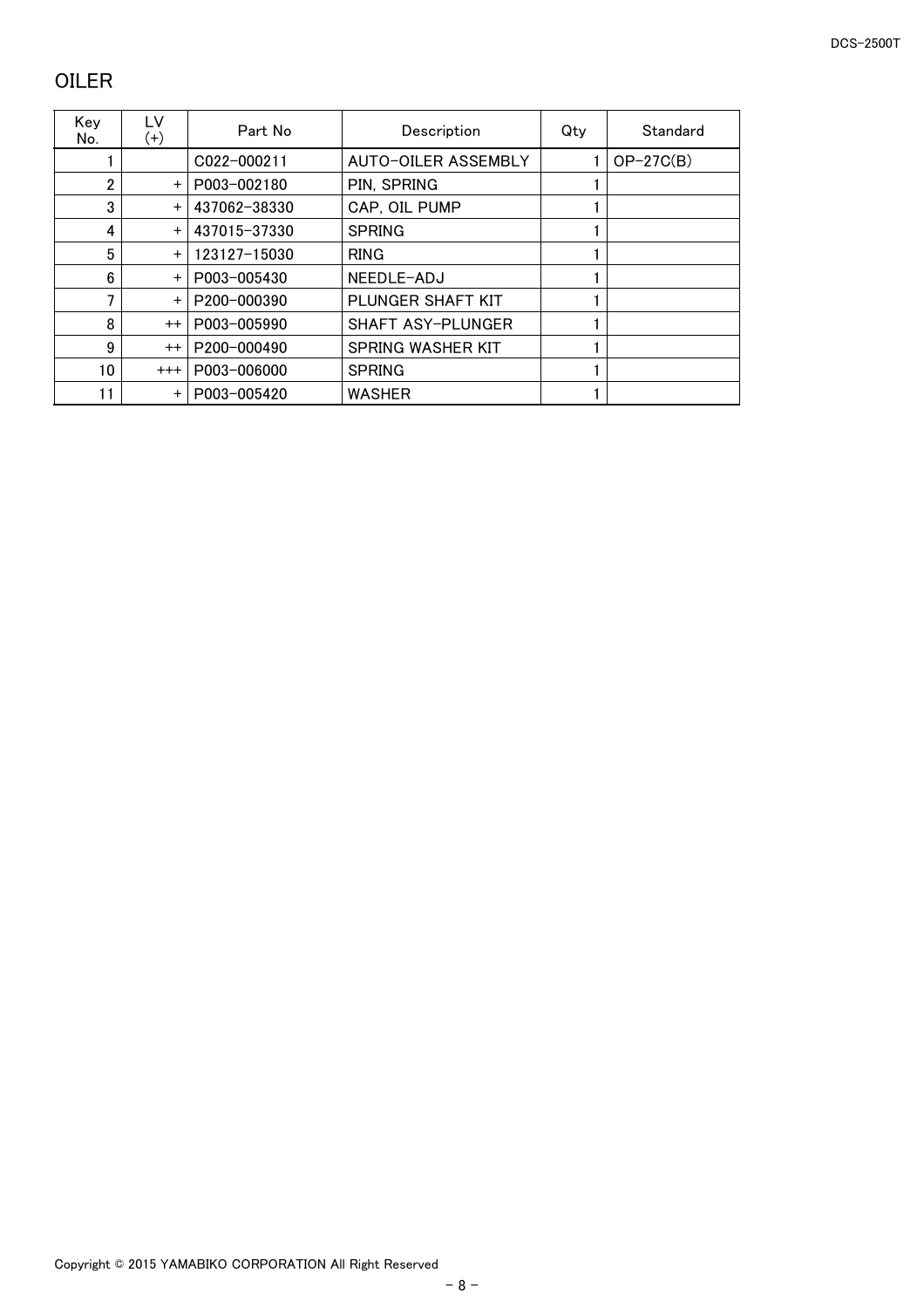<span id="page-10-0"></span>

| Pitch<br>ピッチ   | Gauge<br>ゲージ   | Length<br>長<br>さ | Guide<br>Bar<br>ガイドバー |                | Saw            | Chain<br>ソーチエン | Hard<br><b>Nose</b> | Sprocket<br><b>Nose</b> | File<br>Tool | Grip |
|----------------|----------------|------------------|-----------------------|----------------|----------------|----------------|---------------------|-------------------------|--------------|------|
|                |                |                  |                       |                |                |                | ハード<br>ノーズ          | スプロケット<br>ノーズ           | ファイル<br>ツール  | グリップ |
| (inch)<br>(mm) | (inch)<br>(mm) | (cm)             | Key No                | Type<br>形式     | Key No         | Type<br>形<br>式 |                     |                         |              |      |
| 3/8<br>9.53    | 0.050<br>1.27  | 25               | A1                    | C25S91-40SL-ET | A <sub>2</sub> | 91PX-40E       |                     |                         |              |      |
| 1/4<br>6.35    | 0.043<br>1.09  | 25               | <b>B1</b>             | C25HA4-60CL-ED | <b>B2</b>      | A4S-60E        |                     |                         | 3            | 4    |
| 1/4<br>6.35    | 0.043<br>1.09  | 20               | C <sub>1</sub>        | C20HA4-52CL-ED | C <sub>2</sub> | A4S-52E        |                     |                         |              |      |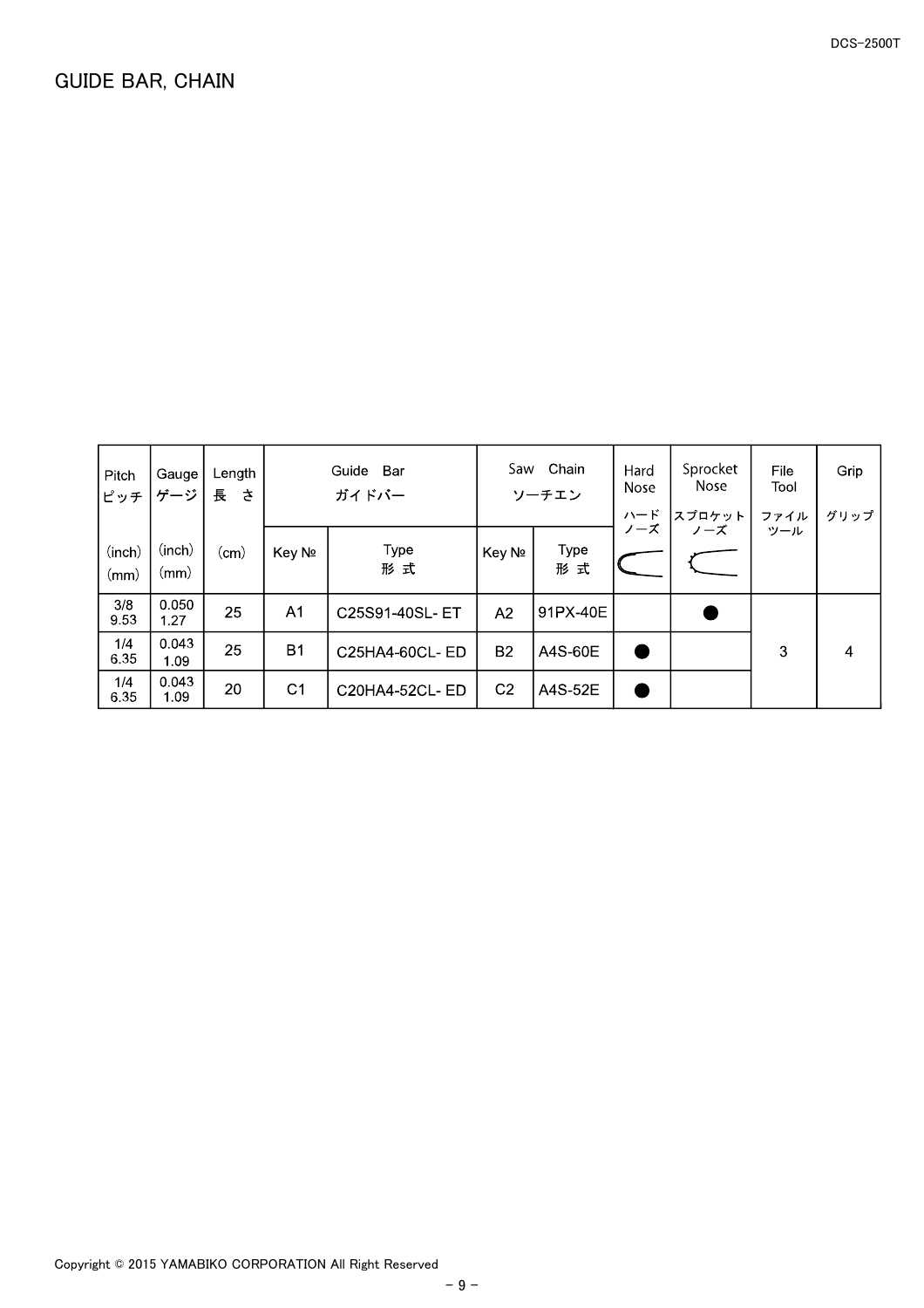# <span id="page-11-0"></span>GUIDE BAR, CHAIN

| Key<br>No.     | LV<br>$^{(+)}$ | Part No     | Description          | Qty | Standard             |
|----------------|----------------|-------------|----------------------|-----|----------------------|
| A <sub>1</sub> |                | X121-000003 | <b>BAR, GUIDE 25</b> |     | C25S91-40SL-<br>EТ   |
| A2             |                | X221-000100 | CHAIN, SAW           |     | 91PX-40E             |
| B <sub>1</sub> |                | X101-000210 | <b>BAR, GUIDE 25</b> |     | $C25HA4-60CL-$<br>ED |
| <b>B2</b>      |                | X201-000020 | <b>CHAIN.SAW</b>     |     | A4S-60E ECHO         |
| C <sub>1</sub> |                | X100-000070 | <b>BAR.GUIDE 20</b>  |     | $C20HA4-52CL-$<br>ED |
| C <sub>2</sub> |                | X200-000020 | <b>CHAIN.SAW</b>     |     | A4S-52E ECHO         |
| 3              |                | X620-000080 | TOOL, FILE           |     | $3.5*246$            |
| 4              |                | X622-000000 | GRIP                 |     | $D3.5 - 4.0$         |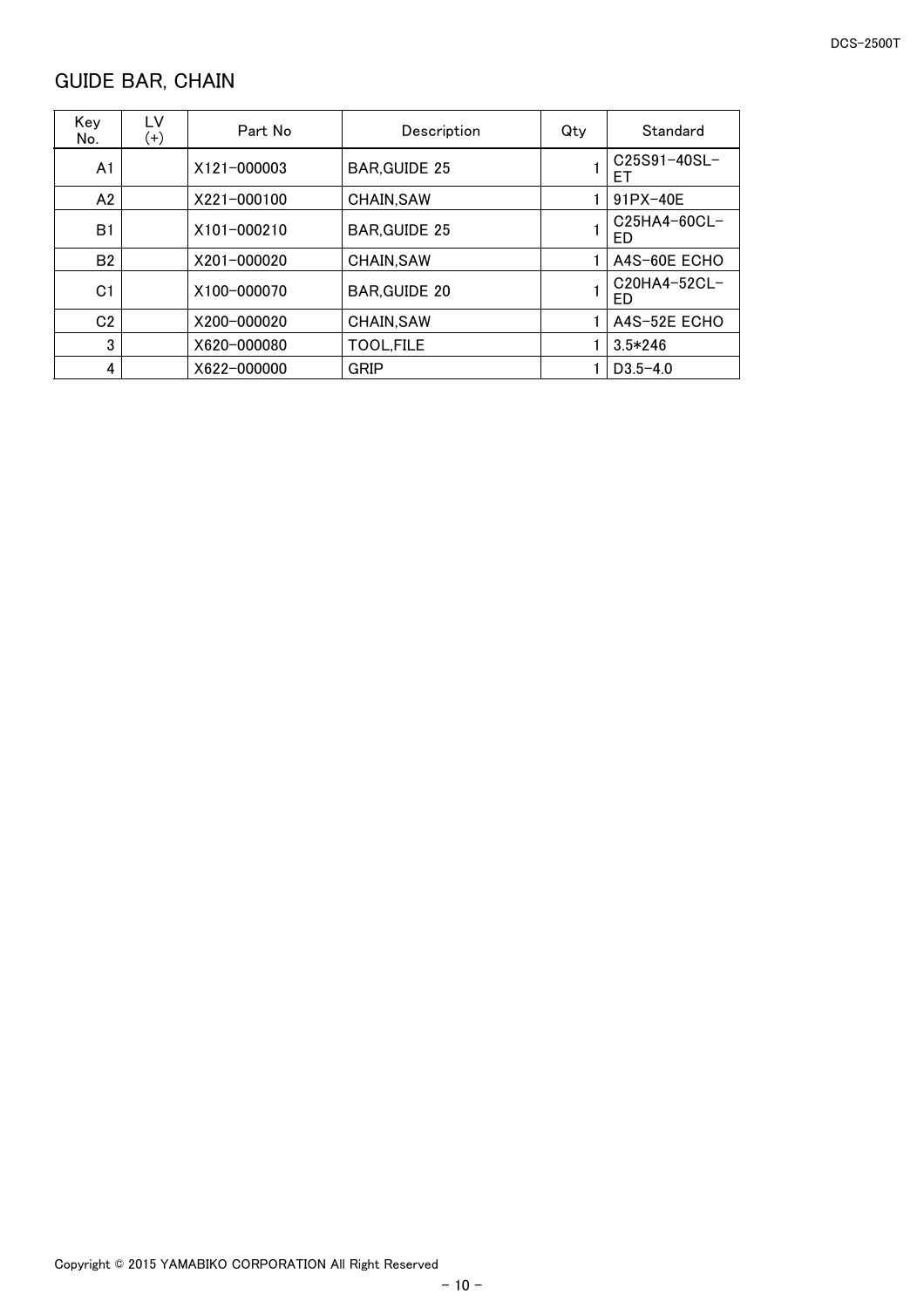#### <span id="page-12-0"></span>OPTION PARTS

1

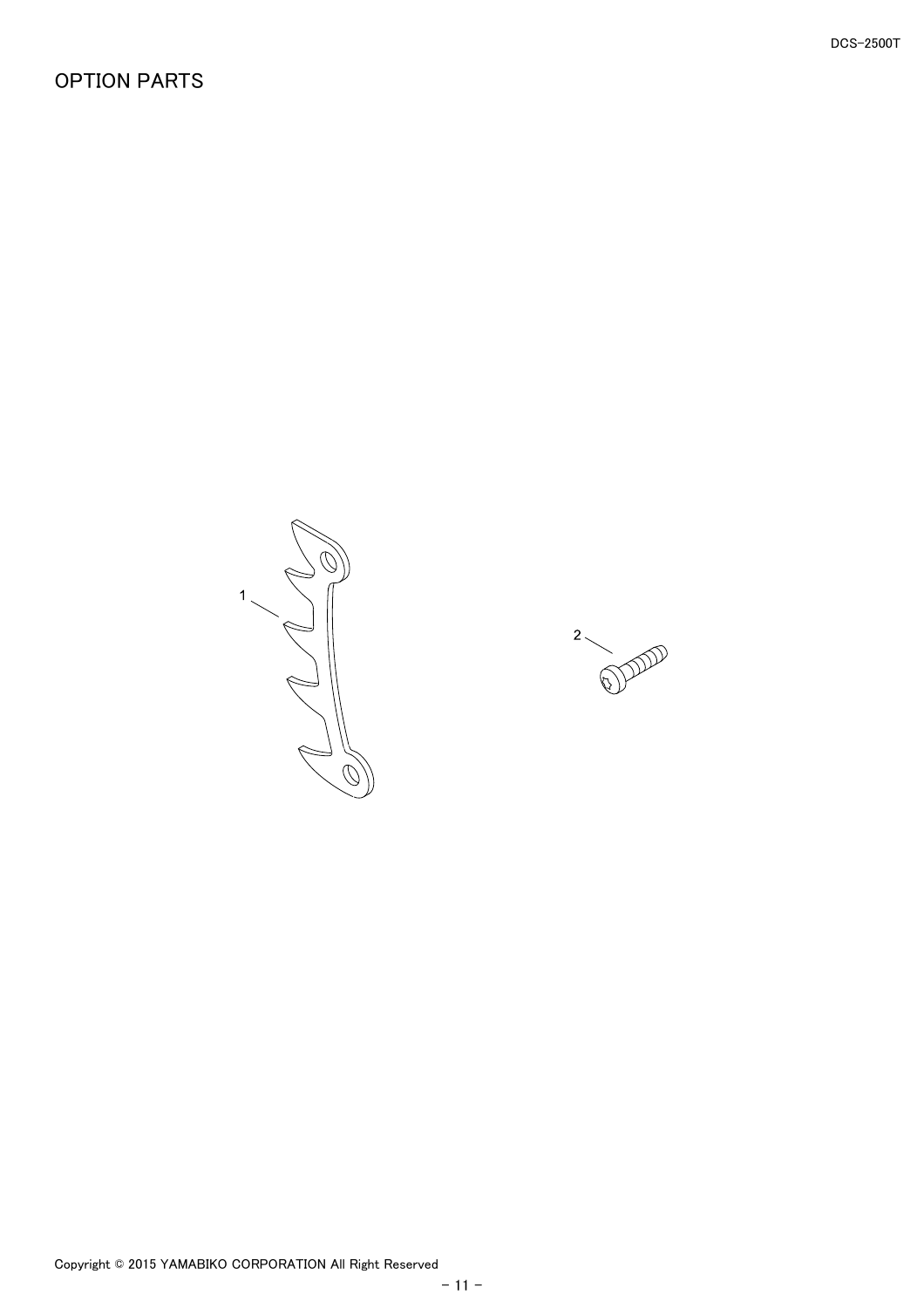## <span id="page-13-0"></span>OPTION PARTS

| Key<br>No. | ∟۷<br>$\ddot{}$ | Part No     | Description  | Qty | Standard             |
|------------|-----------------|-------------|--------------|-----|----------------------|
|            |                 | C304-000000 | <b>SPIKE</b> |     |                      |
| ∩<br>▃     |                 | V805-000240 | BOLT. TORX 5 |     | $TT-5*12$ DG<br>10.9 |